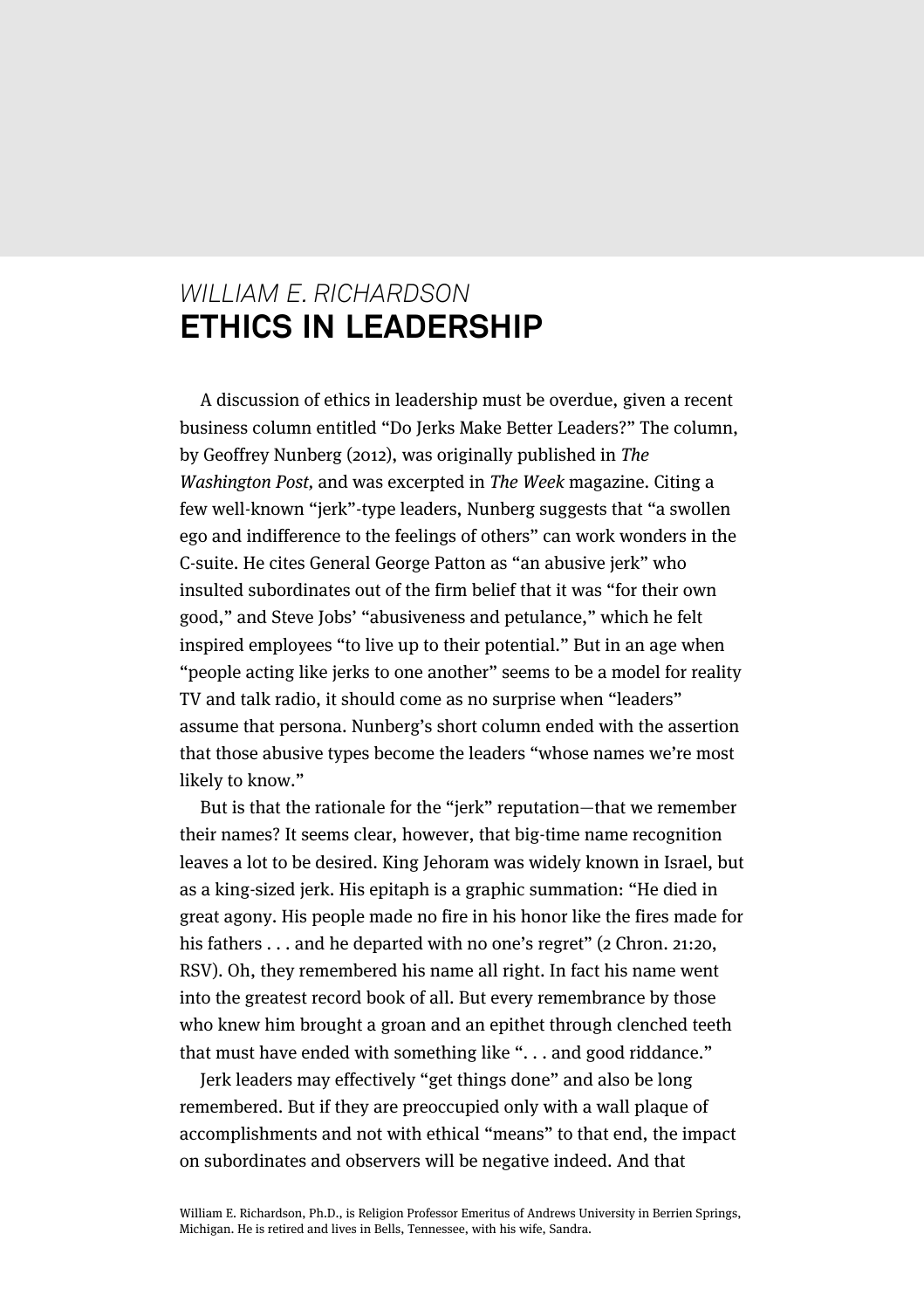negative impact just may, in time, eat away much of the good that they thought they had achieved by their hard-driven tactics.

A cause of concern for ethical principles is the recent account of cheating in schools. Recently, New York City's prestigious Stuyvesant High School suspended 12 students for allegedly sharing test answers by text message and e-mail. And earlier, Harvard University, perhaps the world's most prestigious university, accused 125 undergrads of sharing and plagiarizing answers for a final take-home exam after being explicitly instructed that they were not to discuss the exam with others. Recent research shows that 85% of high school students cheat. Donald McCabe, a Rutgers University professor who has researched student attitudes, asserts that "what a faculty member says is a suggestion for many of them" (quoted in Webley, 2012). Understandably, Harvard is now considering adding an honor code, a pledge against lying, cheating and stealing. Interestingly, as early as 1779, at the urging of then-Governor Thomas Jefferson, the first student-policed honor system was instituted at the College of William and Mary. The visionary Jefferson could foresee the importance for future leaders to be persons of integrity. Today, some of the most notable and stringent honor codes exist at the military academies where it is felt that such codes are essential to the development of officers who are worthy of the public trust. And further, the codes are not limited to conduct on campus, but extend to the way the cadets and midshipmen live their lives at all times. If such integrity is expected among military leaders, should the expectation be less for leaders in general. Yet current leaders at all levels do not have a stellar record of honesty. Accounts of "fallen" leaders seem to make up a regular part of the daily news fodder. How sad that a recent Time cover (October 15, 2012), picturing the two presidential candidates, posed the question, "Who is telling the truth?"

Notwithstanding the pressures on young people and the ubiquitous electronic tools at their fingertips, is there a "trickle-down" effect from famous "jerk leaders" that helps to leach away ethical restraints in the next generation of leaders? Are we willing to suggest that the influence of famous leaders has no effect on young leaders-in-training? In other words, are there practices in the workplace and among leaders that work against sound ethical guidelines for the young? And on the positive side, are there sound ethical principles that have sailed by the Millennial Generation, either unnoticed or unheeded? A few suggestions follow.

First of all, to do the right thing must be its own reward. In the movie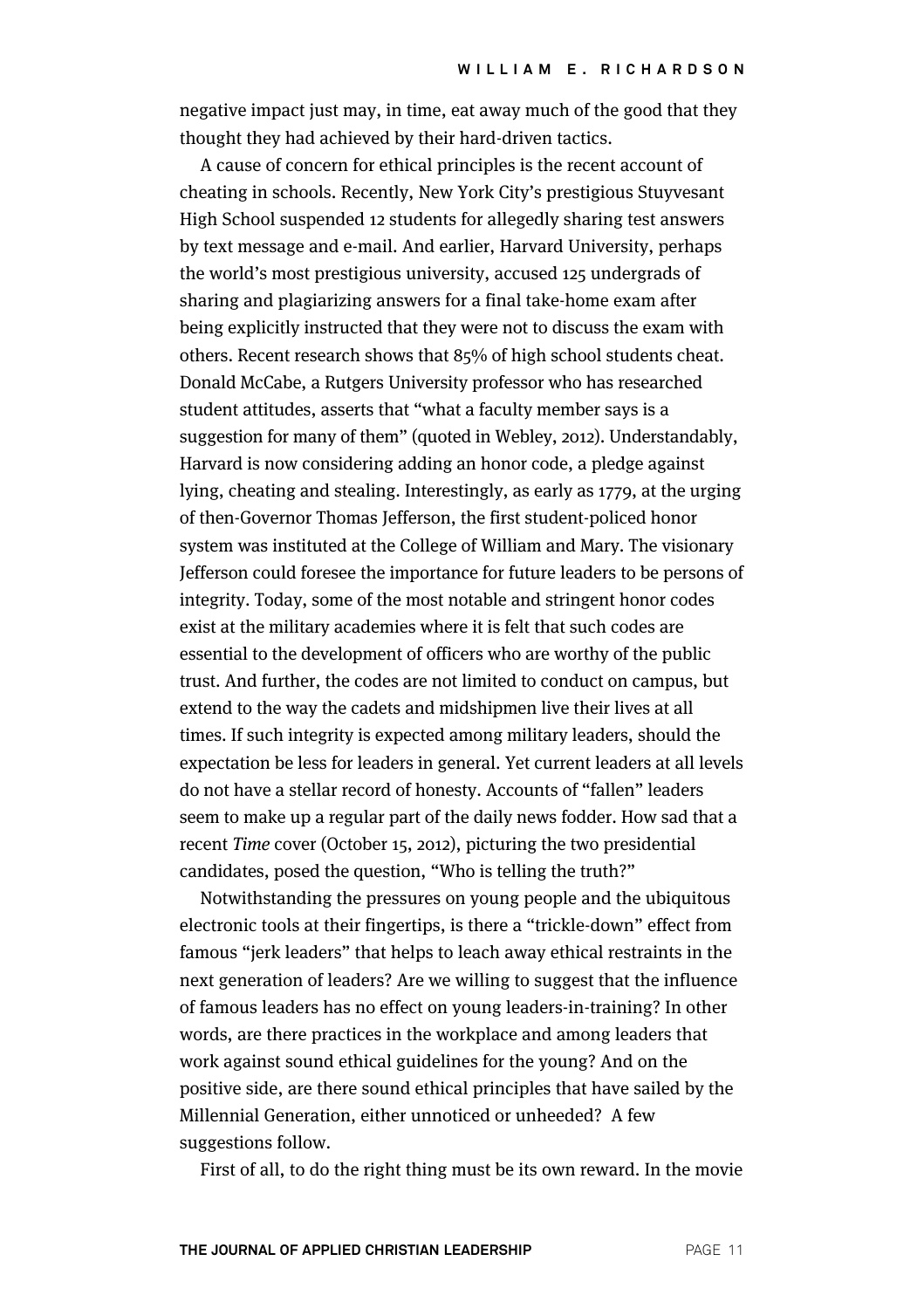The Sound of Music (Wise, 1965), when Julie Andrews is finally in Christopher Plummer's arms, out of her romantic reverie she sings, "Somewhere in my youth or childhood, I must have done something good." Now admittedly, it is usually a difficult endeavor to extrapolate high moral principles from a Hollywood production. But on occasion, a writer may produce a line that is worthy of reflection. Such is that line about doing good. The implication is that Maria von Trapp's success with the Captain was a kind of reward for some earlier "good." But does that line suggest that good deeds are not simply their own reward, but are utilitarian—that is, doing good at point A will result in good things coming my way at point B and beyond? In other words, does doing good earn me something? Or to put it in the negative, does not doing bad mean I deserve a reward? A "yes" answer to both questions is widely held.

Early in my ethics classes I used to pose this scenario: You arrive home late one night in a driving rain. As you pull into your drive, you notice that your neighbor's front door is standing open—the house is dark, they appear to be gone and the rain is drenching their entry-way. Do you run across and close their door? Student responses vary. There are always those who wouldn't touch their neighbors' door. But there are always those who would. Sometimes their responses seem affected by the size of the city in which they grew up—the larger the city, the more likely they wouldn't get involved. Of those who would close the door, when I asked why they would do it, someone nearly always responds, "Because then they might close my front door if it ever blew open in a rain storm." In other words, if I do a good deed, there is a chance I will be repaid by good later. It is not necessarily a flawed notion. After all, the ancient Preacher said, "Cast your bread upon the waters, for you will find it after many days" (Eccl. 11:1, RSV). Clearly the principle of reciprocity is there. However, the driver of the good act should not be the prospect of repayment, but rather doing the right simply because it is right. Integrity should be its own reward. But in a day of rampant utilitarianism, Abe Lincoln would be trudging pretty much alone on his high-minded mission to return six cents in change to a customer who had inadvertently overpaid. A respected leader must personify integrity.

In addition to modeling transparent honesty, in a day of complex organizations and tight budgets, a leader must keep his colleagues informed. If the three most important rules of real estate are location, location, location, three of the most important rules for leaders must be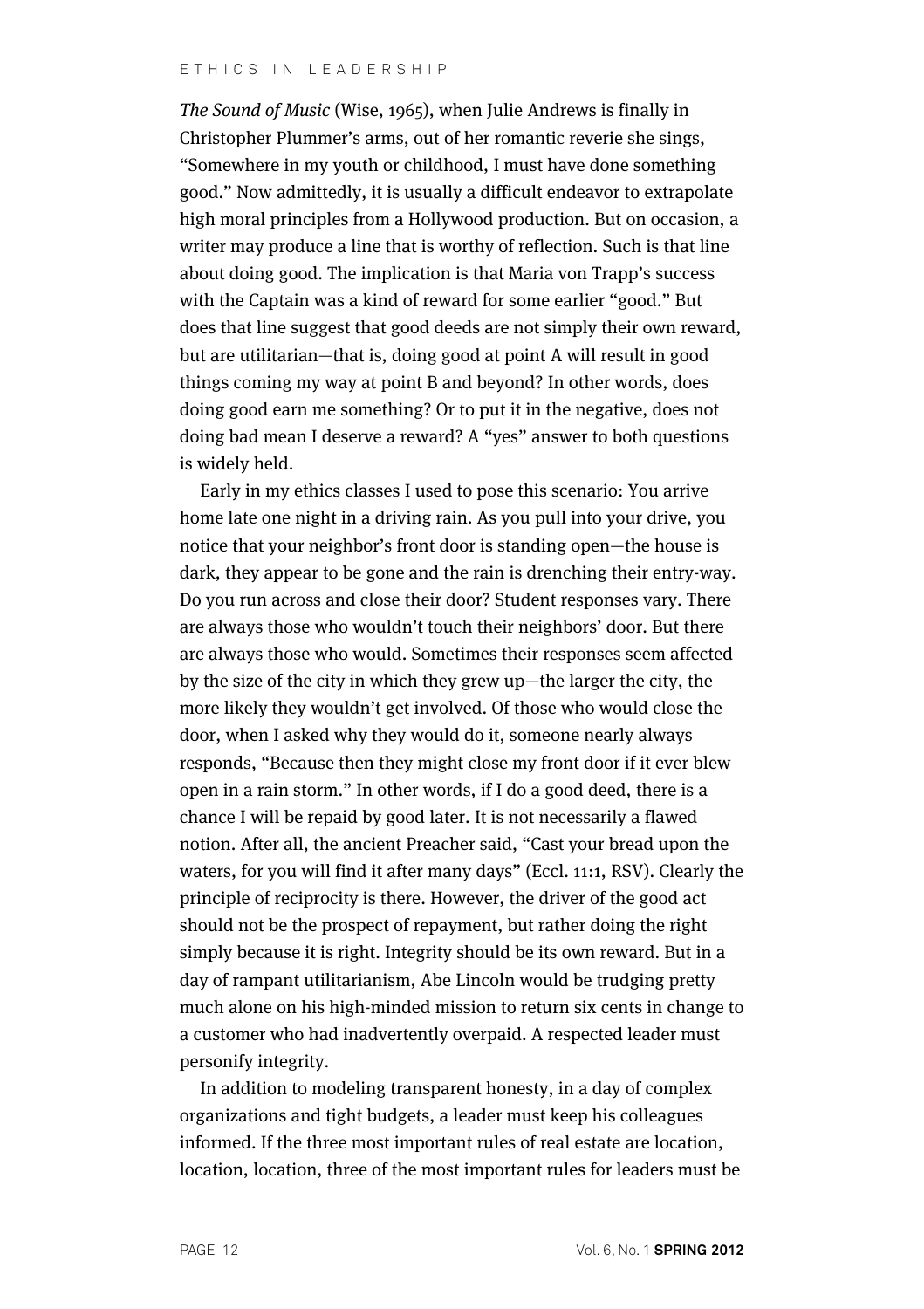communication, communication, communication. Nothing takes a greater toll on a leader's time and nervous energy than issues of personnel. And if a leader is to maintain her position for any length of time, in other words, if she is to wear well, her communication must be thorough and reasonably congenial among both colleagues and subordinates. Of course, that suggestion flies in the face of the "I browbeat you because I'm the boss and it will bring out the best in you" idea of leadership. Long-term good communication has been the hallmark of leaders whose influence has been positive. Ronald Reagan, often called "the Great Communicator," clearly left a positive influence as both political parties, on occasion, speak of him favorably when it advances their agenda. While Jesus never had to lead a country or even a large company, He must have had grave concerns for the longevity of His message. Accordingly, His communication, while sometimes mystifying to His followers, was never demeaning. As a result, His leadership has worn rather well, given the fact that He is remembered fondly and His positive influence continues after more than 2,000 years.

Maintaining an aura of good communication is inherently related to another important guideline for leaders—their role as morale officers. While we generally think of the Department of Human Resources as the morale office, this is one aspect that works best when it starts at the very top. But often this is a challenging assignment for a leader, who is expected to be transparent about every good or bad fortune confronting the company and its budget constraints, and at the same time keep an up-beat attitude, if not a fixed smile. The earliest Christians, belittled, demeaned, and constantly humiliated in the public sector, must have grimaced ever so slightly at the apostle Paul's breezy suggestion to "rejoice in the Lord always; again I will say, Rejoice. . . . Have no anxiety about anything . . . and the peace of God . . . will keep your hearts and your minds in Christ Jesus" (Phil. 4:4-7, RSV). As difficult as that admonition must have sounded, it had broad appeal for two reasons. First, it was coming from one of the top-most leaders, who at that very time was experiencing some sort of humiliating imprisonment. Second, this leader obviously led by example, for it was in that same town, Philippi, where he had earlier suffered "many blows," then had been imprisoned with his feet in stocks, in which condition he had led out in a hymn sing (Acts 16:25, RSV)! Some morale officer!

A negative influence on the ethics of leadership is the ever-present drive for advancement. So much of our terminology leaves no doubt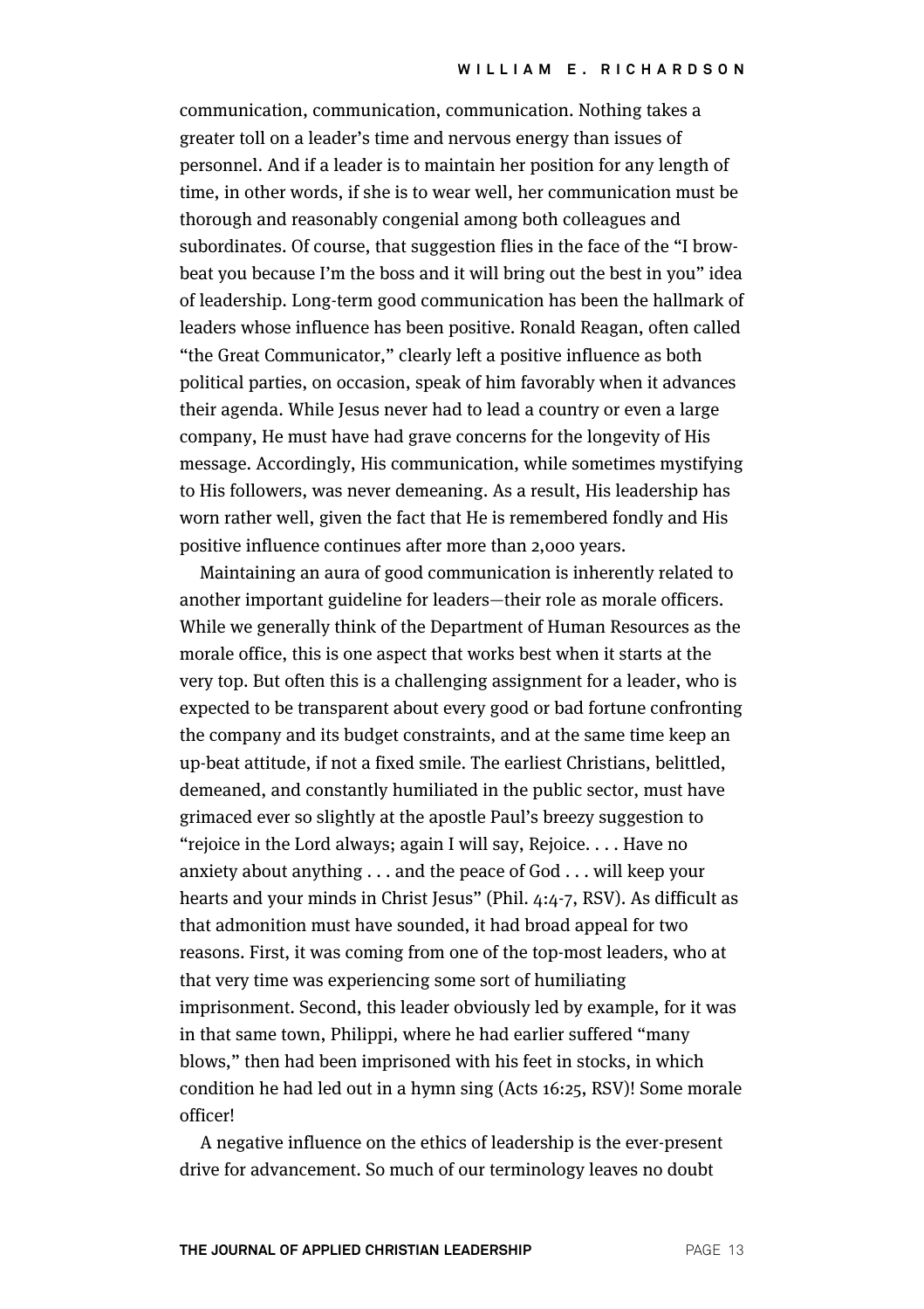that the entire workplace is completely dominated by this concept. It all begins with an "entry level" job—a term clearly intended to remind all concerned that it is a temporary means to a different end. And then we hear of the "corporate ladder," the upper rungs of which comprise the goal to be reached. Then there is the "glass ceiling," which, though it needed to be broken, could only be reached by struggling "upward." And in academia, assistant professors can be forgiven for mediocre teaching if they show expertise in research and writing, which is the required path toward the "holy grail" known as full professorship. It's onward and upward and away from my current lowly job and status. Of course, for politicians, it means "by all means" (very literally) get the votes; for others it may mean handing out lots of polished apples especially to your superiors. But in all these areas, the ethics of acting "on principle," regardless of where it leads, bumps along somewhere behind, mostly out of sight.

Of course, the desire for advancement is not wrong. However, like happiness, it is rarely achieved by hot pursuit. Rather, it comes as a byproduct—in this case, by diligence toward the job at hand. As William Barclay (1984) put it, "The best way to a greater job is to do the one we have supremely well" (p. 96). But of course, this calls for another difficult requirement—patience. It begins with the student who wants to trade the classroom for the work place, since the study of dead Europeans simply seems to be a colossal waste of time. "The study of European history can't possibly make me a better architect." Or "Why should I waste my time studying literature when I'm planning to be a hospital administrator?" And then the story circulates that a certain business major became CEO of a small corporation before he was 40. The impetus to climb quickly too often outweighs the importance of "take your time and be thorough." Patient perseverance in the work that lies nearest is just not a part of the ethos of today's workplace.

Another important guideline for good ethical leadership is to acknowledge the value of colleagues. While it isn't always true that two heads are better than one, the wisdom of several minds always exceeds that of one—a principle denied by certain "jerk" leaders. A good leader will take advantage of the collective wisdom of the team. It was a lesson that Moses adopted only under pressure. Once he assumed the mantle of leadership, he took his role very seriously—this in spite of how loathe he was initially to take on that role. In Exodus 3-6, seven times Moses whined out excuses for why he didn't want to accept God's invitation to take the leadership role. But having finally capitulated, he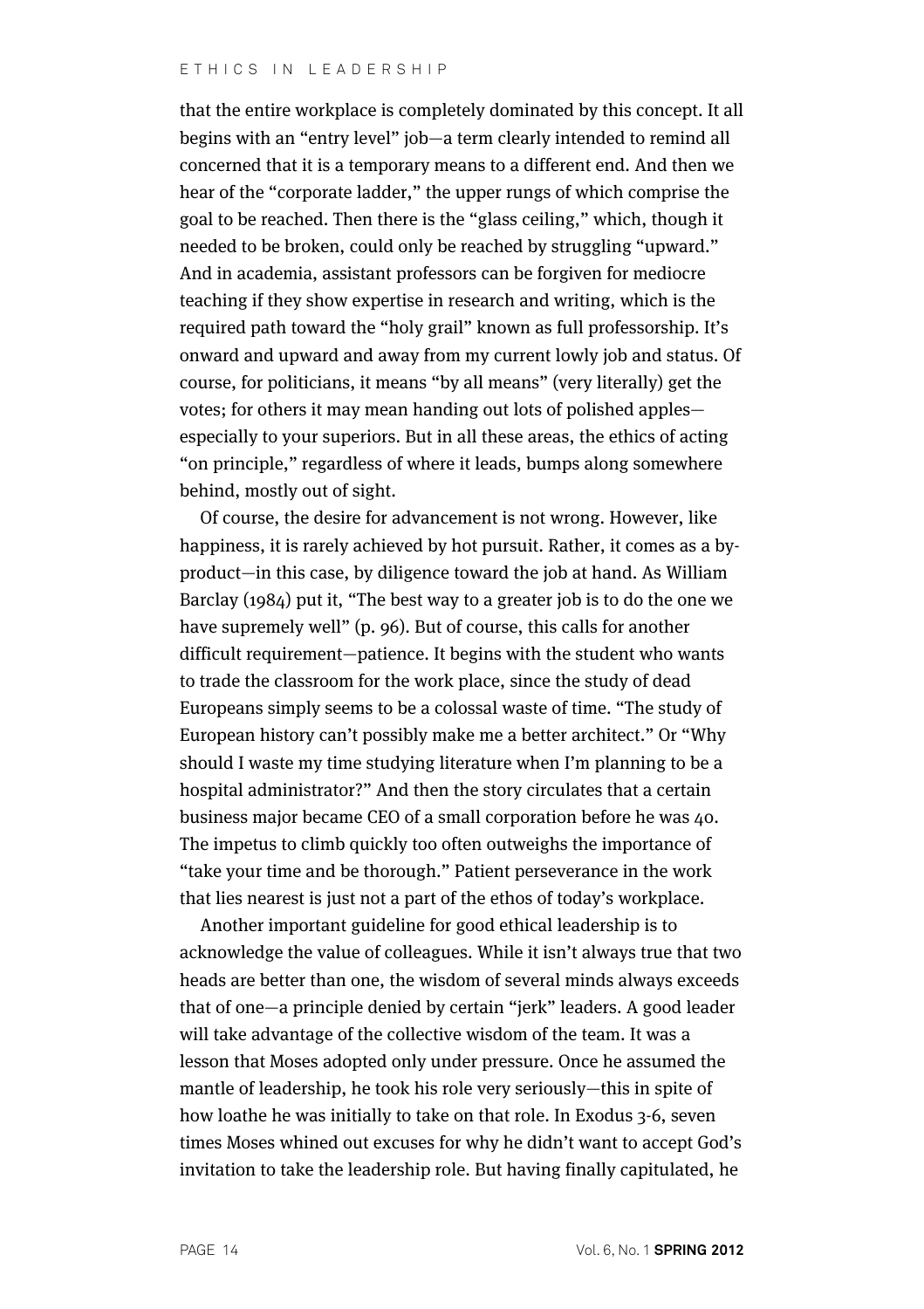bent to the task with an iron will. His primary assistants were his brother and sister, but like many siblings, their support was sporadic. Let a crisis arise and Aaron and Miriam are conspicuous by their absence. So, like many a true leader, Moses shouldered the primary burden all by himself. After all, it is the calling of leaders to lead, and Moses had accepted his calling.

A leader is usually in that position because he has the necessary credentials and ability, and frequently feels that subordinates are not really qualified to deal with the tough issues. So "bring me all the hard cases." But soon all the cases are hard cases—or so it seems. Moses was convinced that he was the only one qualified to "judge" all the hard cases, and in no time "the people stood about Moses from morning till evening" (Exod. 18:13, RSV). But father-in-law Jethro, older and wiser, could see the developing burn-out already at work. "You . . . will wear yourselves out, for the thing is too heavy for you; you are not able to perform it alone" (Exod. 18:18, RSV). As Moses pondered the advice, he did a little research and discovered that, to his amazement, there really were able men in Israel. The biblical account tells best what happened next:

[Moses] gave heed to the voice of his father-in-law and did all that he had said and . . . chose able men . . . and made them heads over the people, rulers of thousands, of hundreds, of fifties, and of tens. And they judged the people at all times; hard cases they brought to Moses, but any small matter they decided themselves. (Exod. 18:25-27, RSV)

But such delegation is very hard for many leaders—especially young leaders. Depending on the team spirit, it often seems easier to just "do it myself" rather than try to get a subordinate to say yes. And the other temptation is to feel, like Moses, that no one else is really qualified, so the job won't be done right unless I do it. But for the long-term success of the company, a good leader should feel some responsibility to grow the team, for in most cases, the leader will be outlived by the entity she leads. And someone from within the organization, if given the opportunity, just may be ready and able to learn the necessary leadership skills. Leaders should keep well in mind that organizations that revolve around one dominant personality nearly always have a terrible struggle when that person is gone. And so far, every dominant personality has ultimately left the organization—if not through transfer to the competition, then through retirement or death or translation. The exit rate is 100%. So if the organization is to have a future, leadership training should always be an important part of a leader's agenda.

Finally, the moral fabric of society at large is affected by the moral principles of its leaders. When the integrity and veracity of its leaders